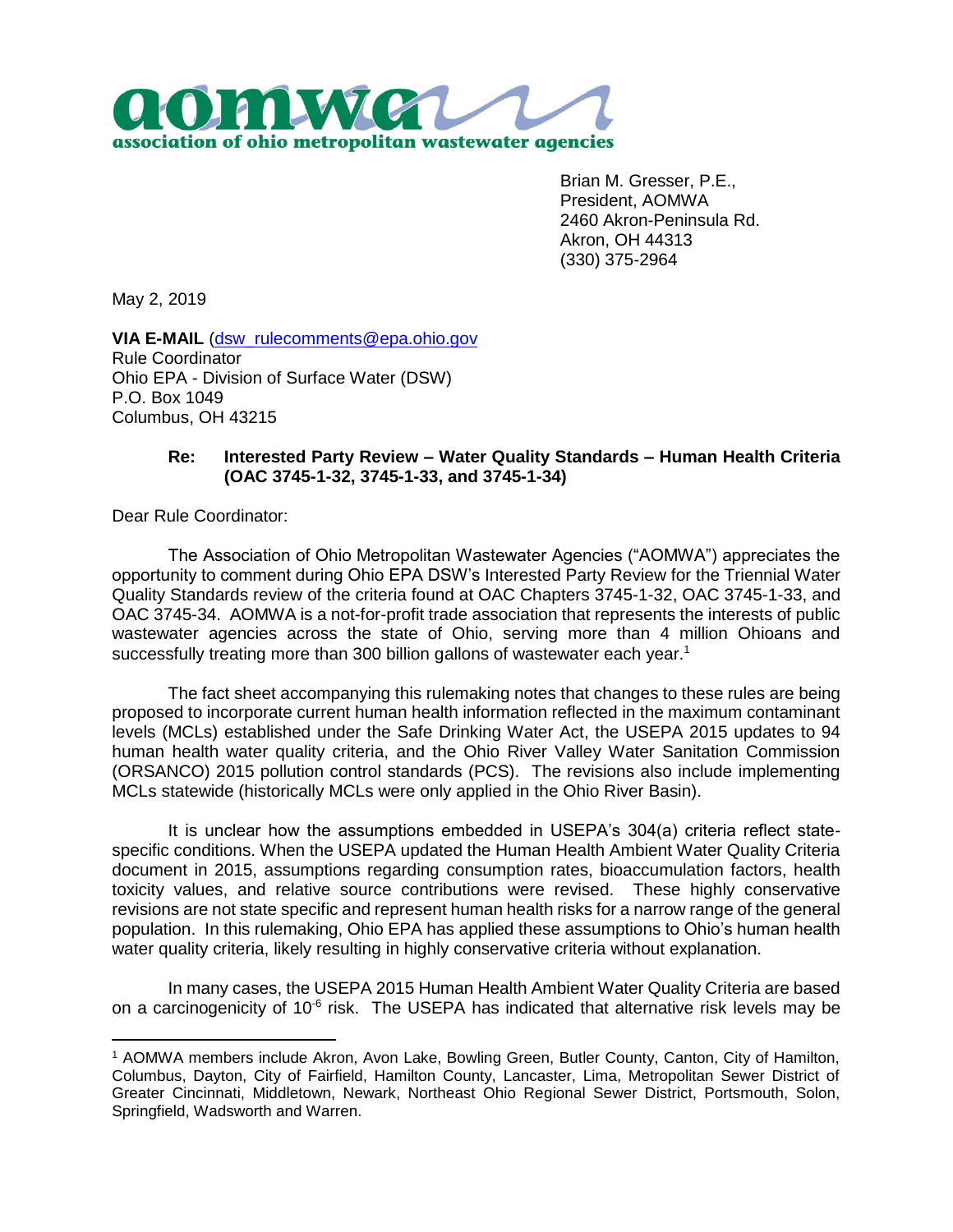used, including a 10<sup>-5</sup> risk level. Ohio EPA selected the same risk factor as USEPA (10 $\textdegree$  risk) in at least 34 instances and used a lower risk factor  $(10^{-5})$  in at least 30 cases. Regardless of the risk factor selected, the updated criteria are significantly more stringent than Ohio's existing criteria and no basis for the selected risk factors is provided.

In at least 28 instances, Ohio EPA appears to have selected criteria that are not consistent with the USEPA 2015 Human Health Criteria. These criteria are most likely based on the ORSANCO PCS or other MCLs; however, Ohio EPA has not provided rationale (on a pollutant specific basis) as to the selection of the applicable criterion.

The Business Impact Analysis (BIA) concluded these proposed rules would negatively impact 151 of the 3,250 NPDES permitted dischargers. Effective limits and monitoring requirements were determined based on the currently effective human health criteria that are, in many cases, orders of magnitude higher than the proposed criteria. These lower criteria will most likely result in more NPDES permitted dischargers having reasonable potential to exceed water quality standards during subsequent NPDES permit renewals, as priority pollutant monitoring analyses are evaluated against the new standards. Additionally, many of the proposed water quality standards are likely at concentrations below the detection levels that NPDES permit holders are currently using to analyze for these parameters. Ohio EPA therefore lacks important information on the potential impact of these new criteria on permittees.

For these reasons, AOMWA requests that the Ohio EPA provide the following information to impacted stakeholders in order to allow for an adequate review of the proposed changes:

- A more comprehensive assessment of these pollutants, including the relative contribution of various sources (e.g., atmospheric deposition, geological, etc.);
- The supporting documentation (including the factors for determining the USEPA's Human Health Criteria reflect conditions in Ohio) associated with adoption of the USEPA recommended human health criteria;
- Justification for adopting MCLs as ambient water quality criteria;
- Explanation for the selection of carcinogenicity risk factors for the various pollutants;
- Clarification as to the basis of the updated human health criteria for each of the pollutants considered in this rulemaking;
- Explanation of the need to apply criteria developed for the Ohio River statewide, for criteria based on the ORSANCO standards;
- Justification for the application of ORSANCO's bacteriological criteria when the future of ORSANCO's PCS is being debated; and
- A more thorough analysis of the economic impacts associated with meeting these criteria.

We also request that Ohio EPA give stakeholders additional time to review and comment on such information before the Agency proceeds with this draft rulemaking.

AOMWA suggests that Ohio EPA consider development of state-specific human health criteria based on sound science using the best available data and risk information. Ohio must develop criteria that are protective of the designated uses but is not required to use the same assumptions used in the national criteria or specifically adopt the national criteria. In its published BIA Ohio EPA states "revisions were necessary to bring consistency between state regulations, ORSANCO PCS, and federal water quality criteria." AOMWA submits that mere consistency is